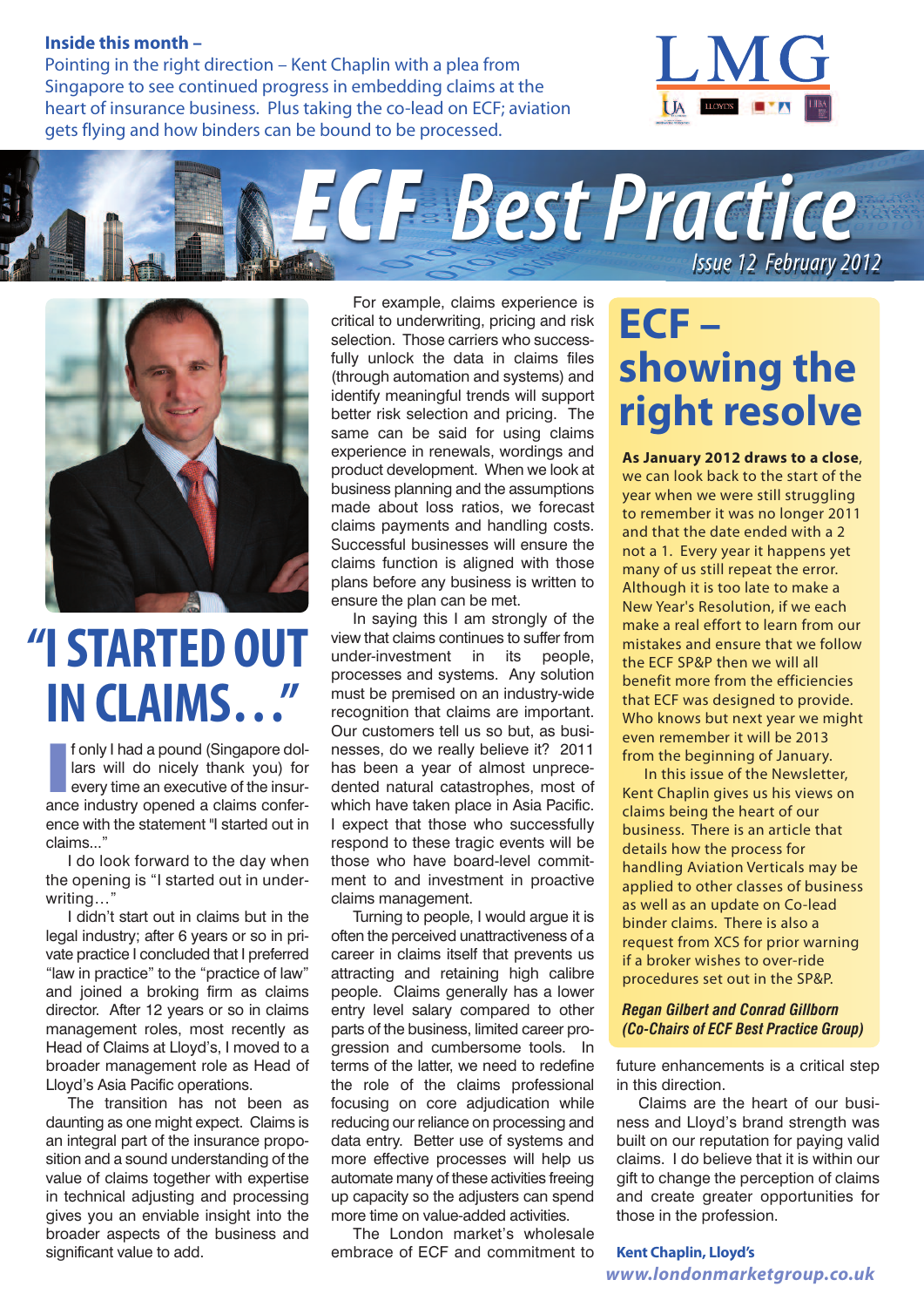### *ECF Contacts*

#### *ECF User Group and LMA*

**Gary Bass** Telephone: 020 7327 8324 Email: gary.bass@lmalloyds.com

**ECF Best Practice Regan Gilbert** Telephone: 020 7953 6478 Email: regan.gilbert@markelintl.com

**Conrad Gillborn** Telephone: 020 7933 3238 Email: conrad\_gillborn@swissre.com

#### *LMGS*

**Steve Hulm** Telephone: 020 7327 5249 Email: steve.hulm@londonmarketgroup.co.uk

#### *LIIBA Contact*

**Mark Knight** Telephone: 020 7280 0154 Email: mark.knight@liiba.co.uk

#### *IUA Contact*

**John Hobbs** Telephone: 020 7617 4445 Email: john.hobbs@iua.co.uk

#### *Xchanging*

#### **Paul Bastien** Telephone: 020 7780 5306 Email: paul.bastien@xchanging.com

#### **Useful Links**

| <b>LMG</b>   | www.londonmarketgroup.co.uk |
|--------------|-----------------------------|
| <b>LMA</b>   | www.lmalloyds.com           |
| <b>LIIBA</b> | www.liiba.co.uk             |
| <b>IUA</b>   | www.jua.co.uk               |
|              | <b>ACORD</b> www.acord.org  |
|              |                             |

Designed by Propel, www.propel.co.uk Printed by Quddos Ltd, Unit B1-3, Manor Way Business Park, Manor Way, Swanscombe, Kent DA10 0PP

## **"Don't be fooled by the falsies"**



**BIPAR**(the European Intermediaries organisation) has a set of the London principles that are equally applicable in the London market as elsewhere. Some of these principles apply to placements with multiple insurers and one of them, Principle 4 creates some practical issues which knock onto ECF

For ease of reference, the text of Principle 4 is shown here "In the case of a placement of a risk with a lead insurer and following insurers on the same terms and conditions, the previously agreed premiums of the lead insurer and any following insurers will not be aligned upwards should an additional follower require a higher premium to complete the risk placement. Indeed, the intermediary should not accept any condition whereby an insurer seeks to reserve to itself the right to increase the premium charged in such circumstances."

What this means in practice is that many more risks are now being placed with differing commercial terms between the subscribing insurers which leads to a need for separate signings to be done in order to maintain the confidentiality between the parties. For those readers familiar with the aviation market, this will be nothing new as this is in effect the reason for aviation verticals which have existed for many years.

Whilst this method of signing each subscribing insurer separately ensures confidentiality, it causes problems when coming to present claims on ECF, as there is still no way of electronically linking related UCRs together, and each signing would have to have its own UCR.

The aviation market introduced a method known as the "False FDO" whereby a dedicated signing was created purely for presenting claims on ECF. This held the whole market as security but, attached to the UMR area, was a sanitised slip which contained none of the commercial terms. The process was agreed in the market groups and is contained within the S P & P.

What is currently happening is that other classes of business are trying to use this concept for presenting claims on BIPAR impacted risks via ECF but without warning. This has led to issues at XCS which is only used to and expecting "False FDOs" from the aviation market

In the absence of any other agreed process, XCS personnel have been briefed to expect these types of presentations for other classes and that they should follow the Aviation Vertical process in the S P & P exactly. As a reminder and to ensure that claims are not delayed, the process to be used can be found in the SP&P under the heading AVIATION VERTICALS.

Finally, where placements using this process are subject to on-going endorsement activity that might affect any claims, any premium or coverage endorsements submitted to XIS for processing on the component signings will also have to be updated on the "Sanitised Claims FDO" slip and added to the IMR.

#### **Clive Campbell (XCS)**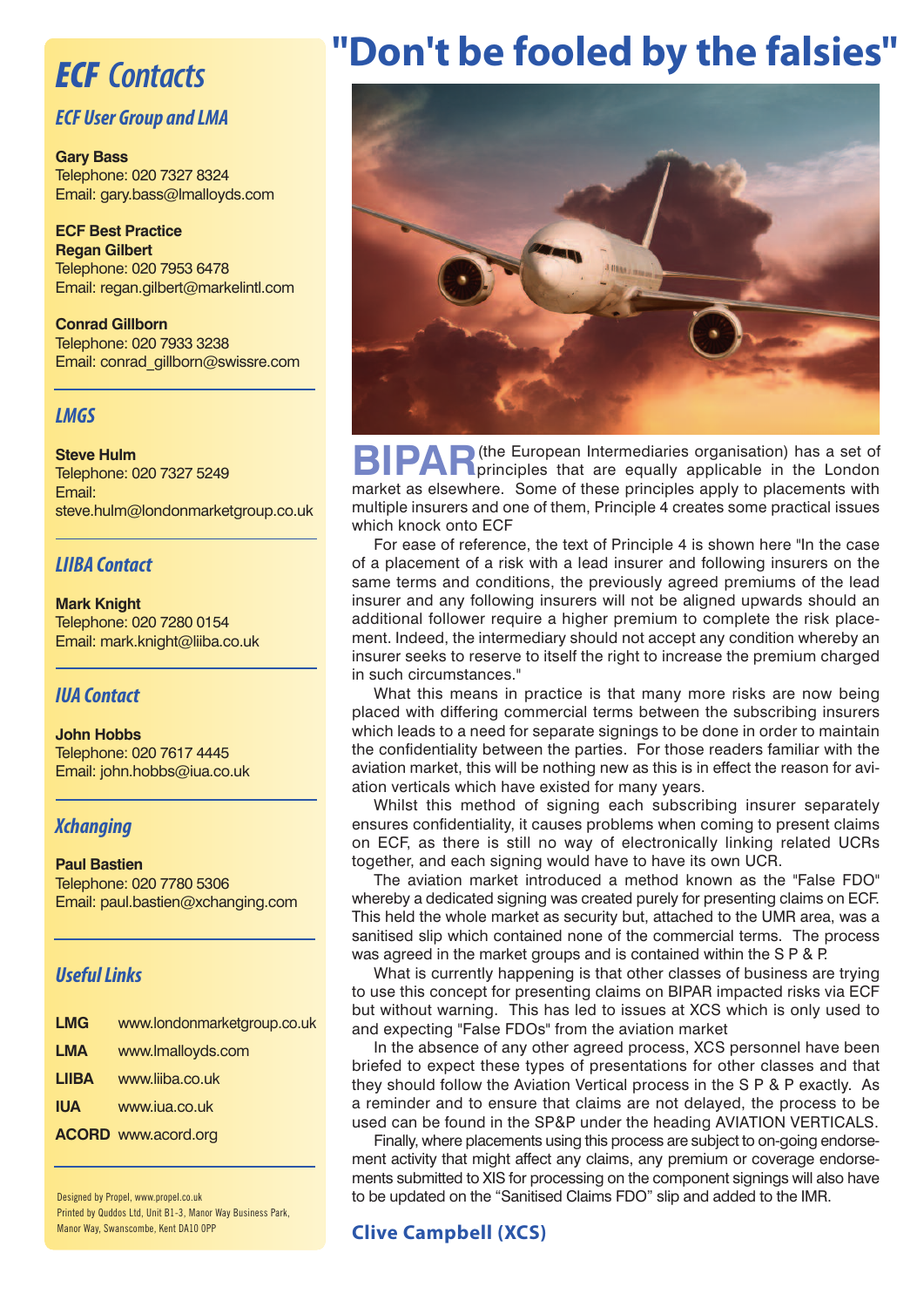*ECF Best Practice*

# **Co-Lead Binder Claims on ECF:** *Fact or Fiction?*



whether or not co-lead claims can be considered in scope that you start to understand a bit more about this perceived dark art.

So why can't co-lead binder claims be processed via the ECF bordereaux?

Well the short answer is that currently, system security constraints do not allow co-lead claims to be coordinated via ECF without manual intervention as the individual managing agents cannot see each others claims and comments.

Currently approximately a third of Lloyd's premium written is via a binding authority and an estimated 30 – 35% of this is written on a colead basis, which is not an insignificant number of claims. So let me lift the lid a little and explain a bit more of the magic behind colead claims.

Co-lead risks are those where the insured has been issued with one certificate of insurance which has been split over more than one London Market placed binding authority. Each binding authority has its own lead and may include XCS as an agreement party. It will also have its own signing number and therefore its own Unique Market Reference. There will usually be one London broker (although not always the case) and there will only ever be one coverholder and one original insured.

In today's operation, if a bordereaux is presented for processing that contains co-lead claims either within or outside authority, the whole bordereaux is

deemed out of scope and reverts to a paper file. The paper file will be presented to each co-lead and XCS who will place their comments on the file allowing other co-leads to view previous comments made.

In theory, it is only the outside authority co-lead claims that cause concern as multiple agreement parties are required to comment on them. The within authority claims, (these are claims that are within the set authority levels preordained by the leaders) should progress straight through to XCS for processing without the need to be broked individually. Therefore all